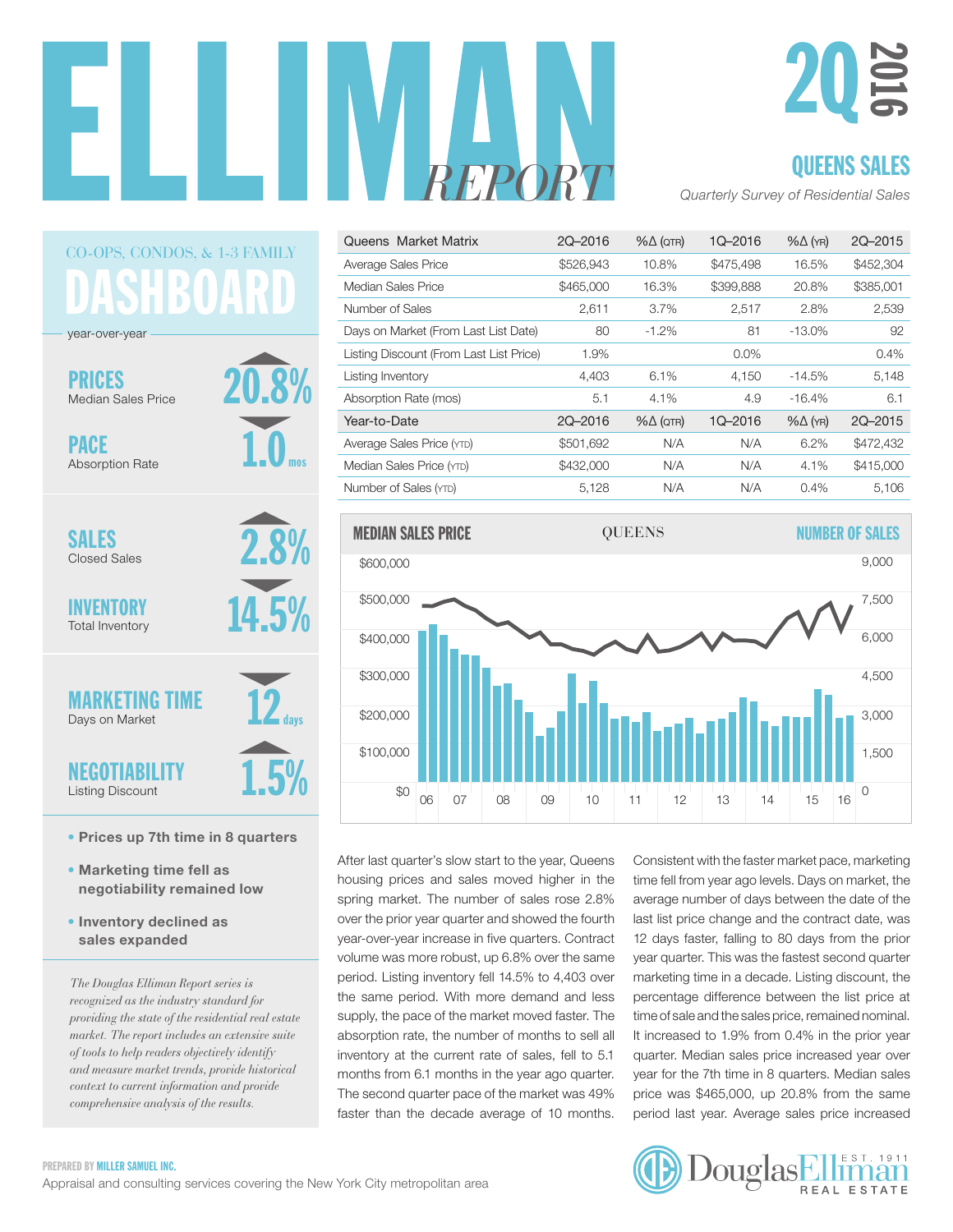\$200,000

16.5% to a new record of \$526,943 from the year ago quarter. Like median sales price, average sales price increased in all but one of the past 8 quarters. Of the 6 regions, all but Rockaway posted year over year gains in median sales price. Rockaway median sales price declined 5.4% to \$366,020 from the year ago quarter. The Northeast region, which includes neighborhoods such as Bayside, Douglaston, Flushing, Little

### **CONDO**

- Price indicators were mixed
- Number of sales declined
- Prices up in all but first quintile

| Quintiles | Med. Sales Price | $% \triangle (YR)$ |
|-----------|------------------|--------------------|
| 5/5       | \$960,000        | 8.6%               |
| 4/5       | \$609,400        | 2.7%               |
| 3/5       | \$490,000        | 4.7%               |
| 2/5       | \$401,288        | 5.2%               |
| 1/5       | \$267.118        | $-4.3%$            |

Neck and Whitestone, jumped 31.7% to a new median sales price record of \$630,000 over the same period. Of the three property types, coops and 1-3 families set new median sales price records. Co-op median sales price increased 7.7% to a new record of \$231,610 from the prior wear quarter. Median sales price for 1-3 families jumped  $17.6\%$  to  $$600,000$  over the same period. Condo median sales price rose 4.7% to the overall market.

eck and Whitestone, jumped 31.7% to a new \$490,000 from the year ago quarter. The luxury market price threshold, representing the top 10% manderphoe allochold, representing the top 10%<br>of all sales, began at \$925,000 in the second quarter. Luxury median sales price increased 14.7% to \$1,100,000 and luxury average sales price rose 6.8% to \$1,185,155 respectively from the year ago quarter. While luxury prices moved higher, they did not see the same high growth in the overall market.

3,000

| Condo Market Matrix     | 2Q-2016   | $% \triangle (QTR)$ | 1Q-2016   | $% \triangle (YR)$ | 2Q-2015   |
|-------------------------|-----------|---------------------|-----------|--------------------|-----------|
| Average Sales Price     | \$566,230 | 1.0%                | \$560,604 | $-1.6%$            | \$575,339 |
| Average Price Per Sq Ft | \$711     | 10.6%               | \$643     | $32.4\%$           | \$537     |
| Median Sales Price      | \$490,000 | $0.0\%$             | \$490,000 | 4.7%               | \$468,000 |
| Number of Sales         | 273       | $-9.3\%$            | 301       | $-11.7%$           | 309       |
|                         |           |                     |           |                    |           |



## CO-OPS

- Average sales price set new record
- Number of sales fell sharply
- Prices in all quintiles moved higher

| Quintiles | Med. Sales Price | $% \triangle (YR)$ |
|-----------|------------------|--------------------|
| 5/5       | \$414,400        | 3.5%               |
| 4/5       | \$285,000        | 11.7%              |
| 3/5       | \$231,610        | 7.7%               |
| 2/5       | \$185,000        | 8.8%               |
| 1/5       | \$142,000        | 13.6%              |

| Co-op Market Matrix | 2Q-2016   | $% \triangle (QTR)$ | $1Q - 2016$ | $%$ $\Delta$ (YR) | 2Q-2015   |
|---------------------|-----------|---------------------|-------------|-------------------|-----------|
| Average Sales Price | \$260,976 | $-4.5%$             | \$273,230   | 5.6%              | \$247.234 |
| Median Sales Price  | \$231.610 | 1.2%                | \$228,777   | 7.7%              | \$215.000 |
| Number of Sales     | 717       | $-24.6%$            | 951         | -18.9%            | 884       |

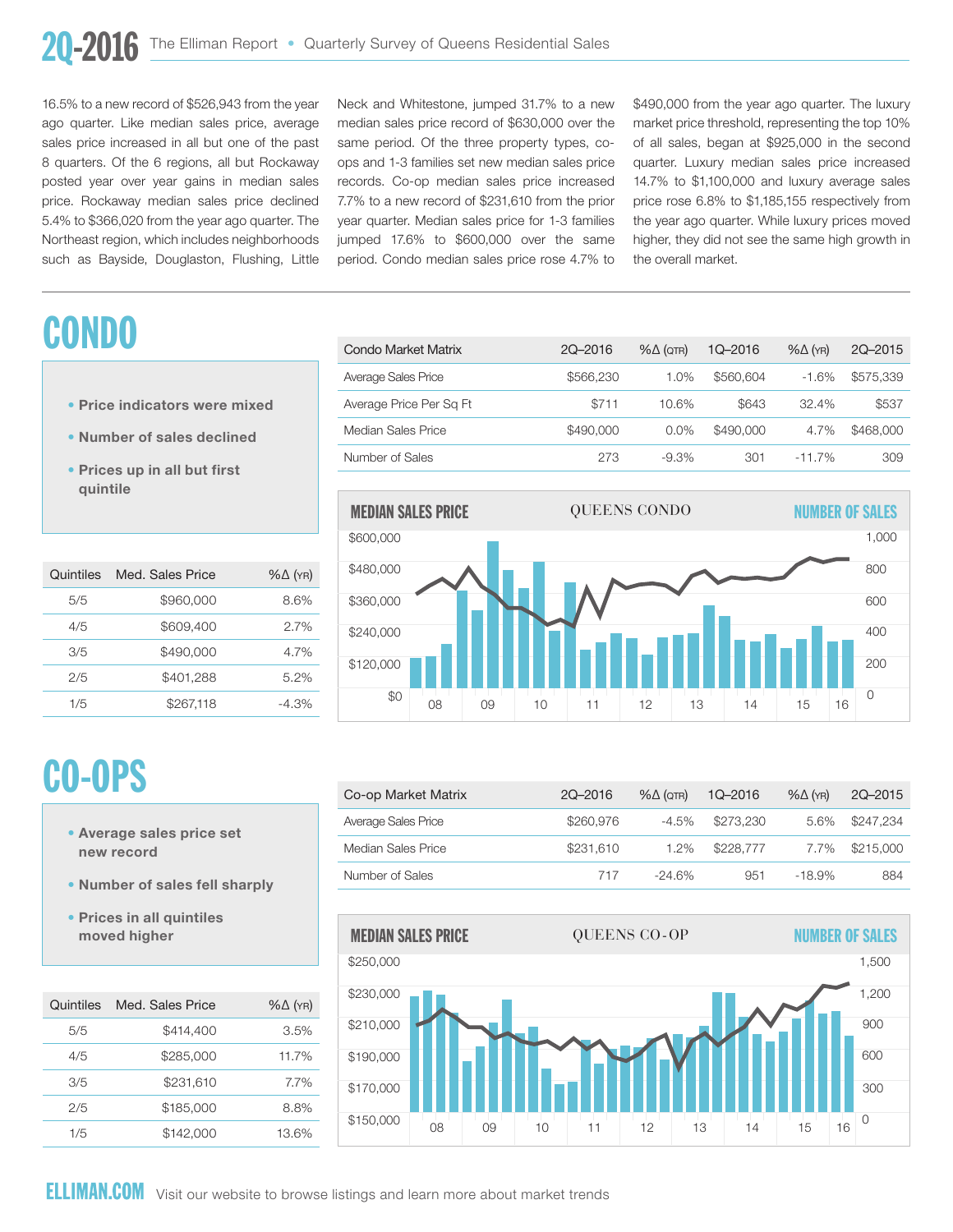### 1-3 FAMILY

- Median and average sales price jumped
- Sharp gain in number of sales
- Large gains across all quintiles

| Quintiles | Med. Sales Price | $%$ $\Delta$ (YR) |
|-----------|------------------|-------------------|
| 5/5       | \$988,000        | 9.8%              |
| 4/5       | \$753.505        | 11.6%             |
| 3/5       | \$600,000        | 17.6%             |
| 2/5       | \$455,000        | 15.2%             |
| 1/5       | \$300.000        | 20.0%             |

### *Queens Market by* LOCATION

#### **CENTRAL**

- Price trend indicators surged
- Number of sales slipped

#### **SOUTH**

- Jump in price trend indicators
- Number of sales increased

#### **WEST**

- Large rise in price trends
- Sales moved higher

#### **NORTHEAST**

- Surge in price trends
- Number of sales stabilized

#### ROCKAWAY

- Surge in number of sales
- Price indicators slipped

| 1-3 Family Market Matrix | 2Q-2016   | $% \triangle (QTR)$ | $1Q - 2016$ | $% \triangle (YR)$ | 2Q-2015   |
|--------------------------|-----------|---------------------|-------------|--------------------|-----------|
| Average Sales Price      | \$637,969 | 5.0%                | \$607,309   | 14.2%              | \$558.741 |
| Average Price Per Sq Ft  | \$340     | $-5.3\%$            | \$359       | 4.9%               | \$324     |
| Median Sales Price       | \$600,000 | 7.1%                | \$560,000   | 17.6%              | \$510,000 |
| Number of Sales          | 1.621     | 28.1%               | 1.265       | 20.4%              | 1.346     |

20-2



| <b>Central Market Matrix</b> | 2Q-2016   | $% \triangle (QTR)$ | 1Q-2016   | $% \triangle (YR)$ | 2Q-2015   |
|------------------------------|-----------|---------------------|-----------|--------------------|-----------|
| Average Sales Price          | \$483,121 | 21.3%               | \$398,265 | 14.8%              | \$420,659 |
| Median Sales Price           | \$420,750 | 42.6%               | \$295,000 | 35.0%              | \$311,670 |
| Number of Sales              | 579       | $-0.9%$             | 584       | $-2.5%$            | 594       |
|                              |           |                     |           |                    |           |
| South Market Matrix          | 2Q-2016   | $% \triangle (QTR)$ | 1Q-2016   | $% \triangle (YR)$ | 2Q-2015   |
| Average Sales Price          | \$427,057 | 7.9%                | \$395,794 | 16.2%              | \$367,502 |
| Median Sales Price           | \$430,000 | 4.9%                | \$410,000 | 16.2%              | \$370,000 |
| Number of Sales              | 656       | 18.4%               | 554       | 7.4%               | 611       |
|                              |           |                     |           |                    |           |
| <b>West Market Matrix</b>    | 2Q-2016   | $% \triangle (QTR)$ | 1Q-2016   | $% \triangle (YR)$ | 2Q-2015   |
| Average Sales Price          | \$558,413 | 7.7%                | \$518,390 | 19.7%              | \$466,412 |
| Median Sales Price           | \$548,000 | 20.1%               | \$456,300 | 37.0%              | \$400,000 |
| Number of Sales              | 398       | $-7.7%$             | 431       | 4.5%               | 381       |
|                              |           |                     |           |                    |           |
| Northeast Market Matrix      | 2Q-2016   | $% \triangle (QTR)$ | 1Q-2016   | $% \triangle (YR)$ | 2Q-2015   |
| Average Sales Price          | \$623,119 | 16.0%               | \$537,393 | 21.8%              | \$511,603 |
| Median Sales Price           | \$630,000 | 28.5%               | \$490.110 | 31.7%              | \$478,290 |
| Number of Sales              | 665       | $-1.3%$             | 674       | 0.2%               | 664       |
|                              |           |                     |           |                    |           |
| Rockaway Market Matrix       | 2Q-2016   | $% \triangle (QTR)$ | 1Q-2016   | $% \triangle (YR)$ | 2Q-2015   |
| Average Sales Price          | \$427,436 | 5.4%                | \$405,636 | $-2.6%$            | \$438,923 |
| Median Sales Price           | \$366,020 | $-3.7%$             | \$380,000 | $-5.4%$            | \$387,038 |
| Number of Sales              | 112       | 23.1%               | 91        | 49.3%              | 75        |